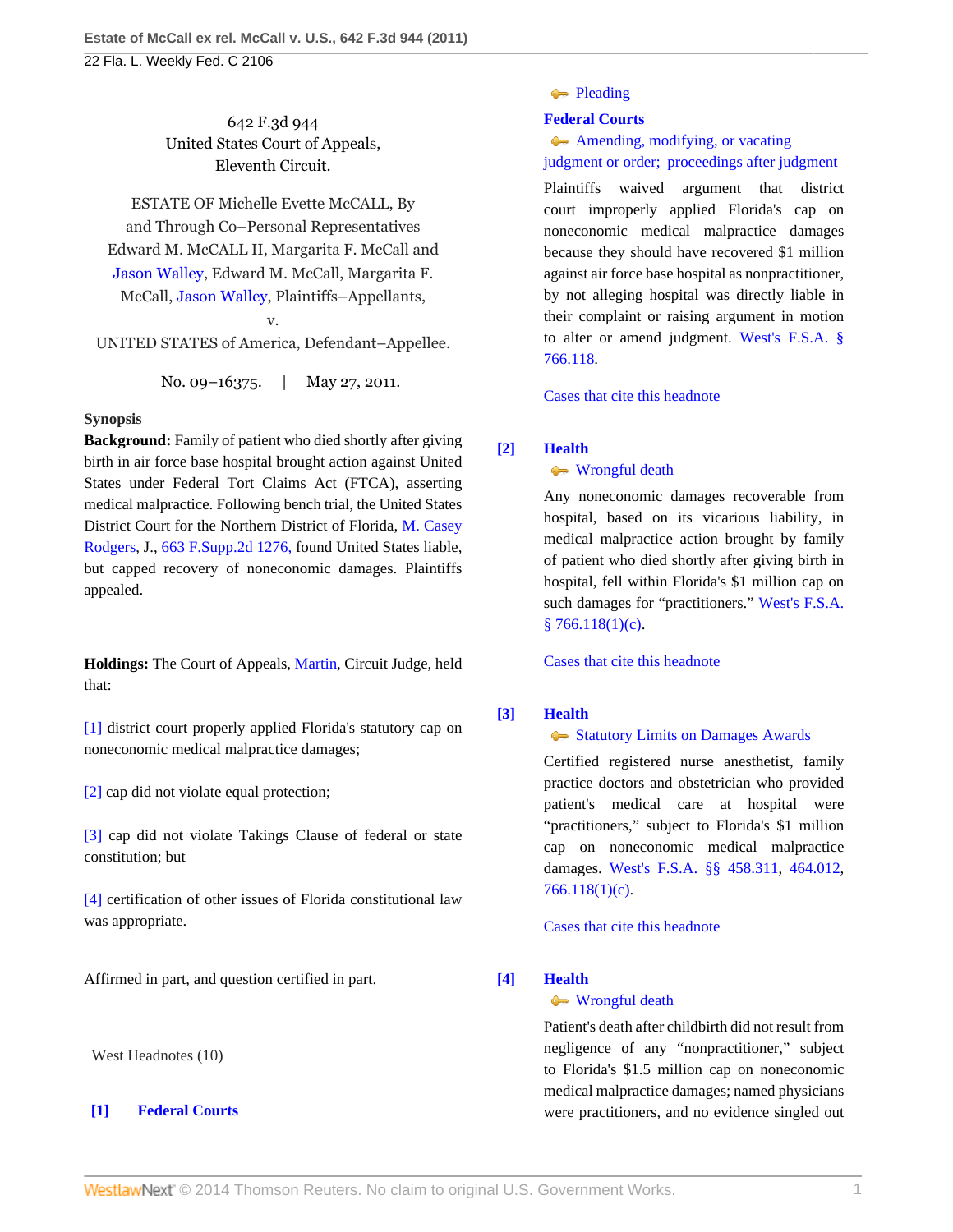a specific nonpractitioner for negligent conduct. [West's F.S.A. § 766.118\(3\)](http://www.westlaw.com/Link/Document/FullText?findType=L&pubNum=1000006&cite=FLSTS766.118&originatingDoc=I31e01994887b11e0b63e897ab6fa6920&refType=SP&originationContext=document&vr=3.0&rs=cblt1.0&transitionType=DocumentItem&contextData=(sc.Default)#co_pp_d08f0000f5f67).

[Cases that cite this headnote](http://www.westlaw.com/Link/RelatedInformation/DocHeadnoteLink?docGuid=I31e01994887b11e0b63e897ab6fa6920&headnoteId=202536618300420140205015839&originationContext=document&vr=3.0&rs=cblt1.0&transitionType=CitingReferences&contextData=(sc.Default))

### <span id="page-1-3"></span>**[\[5\]](#page-5-0) [Constitutional Law](http://www.westlaw.com/Browse/Home/KeyNumber/92/View.html?docGuid=I31e01994887b11e0b63e897ab6fa6920&originationContext=document&vr=3.0&rs=cblt1.0&transitionType=DocumentItem&contextData=(sc.Default))**

#### [Economic or social regulation in general](http://www.westlaw.com/Browse/Home/KeyNumber/92k3065/View.html?docGuid=I31e01994887b11e0b63e897ab6fa6920&originationContext=document&vr=3.0&rs=cblt1.0&transitionType=DocumentItem&contextData=(sc.Default))

Under Equal Protection Clause, social and economic legislation that does not employ suspect classifications or impinge on fundamental rights must be upheld against equal protection attack when legislative means are rationally related to legitimate governmental purpose. [U.S.C.A. Const.Amend. 14.](http://www.westlaw.com/Link/Document/FullText?findType=L&pubNum=1000546&cite=USCOAMENDXIV&originatingDoc=I31e01994887b11e0b63e897ab6fa6920&refType=LQ&originationContext=document&vr=3.0&rs=cblt1.0&transitionType=DocumentItem&contextData=(sc.Default))

[2 Cases that cite this headnote](http://www.westlaw.com/Link/RelatedInformation/DocHeadnoteLink?docGuid=I31e01994887b11e0b63e897ab6fa6920&headnoteId=202536618300520140205015839&originationContext=document&vr=3.0&rs=cblt1.0&transitionType=CitingReferences&contextData=(sc.Default))

#### <span id="page-1-4"></span>**[\[6\]](#page-5-1) [Constitutional Law](http://www.westlaw.com/Browse/Home/KeyNumber/92/View.html?docGuid=I31e01994887b11e0b63e897ab6fa6920&originationContext=document&vr=3.0&rs=cblt1.0&transitionType=DocumentItem&contextData=(sc.Default))**

• [Medical malpractice](http://www.westlaw.com/Browse/Home/KeyNumber/92k3754/View.html?docGuid=I31e01994887b11e0b63e897ab6fa6920&originationContext=document&vr=3.0&rs=cblt1.0&transitionType=DocumentItem&contextData=(sc.Default))

Review of Florida's statutory cap on noneconomic damages for medical malpractice claims under Equal Protection Clause was not under strict or intermediate scrutiny, rather, absent fundamental right or suspect classification, issue was whether cap was rationally related to legitimate governmental purpose. [U.S.C.A. Const.Amend. 14](http://www.westlaw.com/Link/Document/FullText?findType=L&pubNum=1000546&cite=USCOAMENDXIV&originatingDoc=I31e01994887b11e0b63e897ab6fa6920&refType=LQ&originationContext=document&vr=3.0&rs=cblt1.0&transitionType=DocumentItem&contextData=(sc.Default)); [West's](http://www.westlaw.com/Link/Document/FullText?findType=L&pubNum=1000006&cite=FLSTS766.118&originatingDoc=I31e01994887b11e0b63e897ab6fa6920&refType=LQ&originationContext=document&vr=3.0&rs=cblt1.0&transitionType=DocumentItem&contextData=(sc.Default)) [F.S.A. § 766.118.](http://www.westlaw.com/Link/Document/FullText?findType=L&pubNum=1000006&cite=FLSTS766.118&originatingDoc=I31e01994887b11e0b63e897ab6fa6920&refType=LQ&originationContext=document&vr=3.0&rs=cblt1.0&transitionType=DocumentItem&contextData=(sc.Default))

[1 Cases that cite this headnote](http://www.westlaw.com/Link/RelatedInformation/DocHeadnoteLink?docGuid=I31e01994887b11e0b63e897ab6fa6920&headnoteId=202536618300620140205015839&originationContext=document&vr=3.0&rs=cblt1.0&transitionType=CitingReferences&contextData=(sc.Default))

## <span id="page-1-5"></span>**[\[7\]](#page-5-2) [Constitutional Law](http://www.westlaw.com/Browse/Home/KeyNumber/92/View.html?docGuid=I31e01994887b11e0b63e897ab6fa6920&originationContext=document&vr=3.0&rs=cblt1.0&transitionType=DocumentItem&contextData=(sc.Default))**

**[Equal protection](http://www.westlaw.com/Browse/Home/KeyNumber/92k1040/View.html?docGuid=I31e01994887b11e0b63e897ab6fa6920&originationContext=document&vr=3.0&rs=cblt1.0&transitionType=DocumentItem&contextData=(sc.Default))** 

#### **[Constitutional Law](http://www.westlaw.com/Browse/Home/KeyNumber/92/View.html?docGuid=I31e01994887b11e0b63e897ab6fa6920&originationContext=document&vr=3.0&rs=cblt1.0&transitionType=DocumentItem&contextData=(sc.Default))**

[Statutes and other written regulations and](http://www.westlaw.com/Browse/Home/KeyNumber/92k3057/View.html?docGuid=I31e01994887b11e0b63e897ab6fa6920&originationContext=document&vr=3.0&rs=cblt1.0&transitionType=DocumentItem&contextData=(sc.Default)) [rules](http://www.westlaw.com/Browse/Home/KeyNumber/92k3057/View.html?docGuid=I31e01994887b11e0b63e897ab6fa6920&originationContext=document&vr=3.0&rs=cblt1.0&transitionType=DocumentItem&contextData=(sc.Default))

Under rational basis review, court must uphold statute against equal protection challenge if there is any reasonably conceivable state of facts that could provide rational basis for the classification; those attacking rationality of the classification have burden to negative every conceivable basis which might support it. [U.S.C.A. Const.Amend.](http://www.westlaw.com/Link/Document/FullText?findType=L&pubNum=1000546&cite=USCOAMENDXIV&originatingDoc=I31e01994887b11e0b63e897ab6fa6920&refType=LQ&originationContext=document&vr=3.0&rs=cblt1.0&transitionType=DocumentItem&contextData=(sc.Default)) [14](http://www.westlaw.com/Link/Document/FullText?findType=L&pubNum=1000546&cite=USCOAMENDXIV&originatingDoc=I31e01994887b11e0b63e897ab6fa6920&refType=LQ&originationContext=document&vr=3.0&rs=cblt1.0&transitionType=DocumentItem&contextData=(sc.Default)).

### [2 Cases that cite this headnote](http://www.westlaw.com/Link/RelatedInformation/DocHeadnoteLink?docGuid=I31e01994887b11e0b63e897ab6fa6920&headnoteId=202536618300720140205015839&originationContext=document&vr=3.0&rs=cblt1.0&transitionType=CitingReferences&contextData=(sc.Default))

## **[Medical malpractice](http://www.westlaw.com/Browse/Home/KeyNumber/92k3754/View.html?docGuid=I31e01994887b11e0b63e897ab6fa6920&originationContext=document&vr=3.0&rs=cblt1.0&transitionType=DocumentItem&contextData=(sc.Default))**

#### **[Health](http://www.westlaw.com/Browse/Home/KeyNumber/198H/View.html?docGuid=I31e01994887b11e0b63e897ab6fa6920&originationContext=document&vr=3.0&rs=cblt1.0&transitionType=DocumentItem&contextData=(sc.Default))**

**Independent** of amount of liability

Florida's statutory cap on noneconomic damages for medical malpractice claims did not violate Equal Protection Clause; reducing cost of medical malpractice insurance was rational basis for Florida's choice of "per incident," rather than "per claimant," cap. [U.S.C.A. Const.Amend. 14;](http://www.westlaw.com/Link/Document/FullText?findType=L&pubNum=1000546&cite=USCOAMENDXIV&originatingDoc=I31e01994887b11e0b63e897ab6fa6920&refType=LQ&originationContext=document&vr=3.0&rs=cblt1.0&transitionType=DocumentItem&contextData=(sc.Default)) [West's F.S.A. § 766.118.](http://www.westlaw.com/Link/Document/FullText?findType=L&pubNum=1000006&cite=FLSTS766.118&originatingDoc=I31e01994887b11e0b63e897ab6fa6920&refType=LQ&originationContext=document&vr=3.0&rs=cblt1.0&transitionType=DocumentItem&contextData=(sc.Default))

[1 Cases that cite this headnote](http://www.westlaw.com/Link/RelatedInformation/DocHeadnoteLink?docGuid=I31e01994887b11e0b63e897ab6fa6920&headnoteId=202536618300820140205015839&originationContext=document&vr=3.0&rs=cblt1.0&transitionType=CitingReferences&contextData=(sc.Default))

## <span id="page-1-1"></span>**[\[9\]](#page-5-4) [Eminent Domain](http://www.westlaw.com/Browse/Home/KeyNumber/148/View.html?docGuid=I31e01994887b11e0b63e897ab6fa6920&originationContext=document&vr=3.0&rs=cblt1.0&transitionType=DocumentItem&contextData=(sc.Default))**

[Statutory damages caps](http://www.westlaw.com/Browse/Home/KeyNumber/148k2.40(3)/View.html?docGuid=I31e01994887b11e0b63e897ab6fa6920&originationContext=document&vr=3.0&rs=cblt1.0&transitionType=DocumentItem&contextData=(sc.Default))

**[Health](http://www.westlaw.com/Browse/Home/KeyNumber/198H/View.html?docGuid=I31e01994887b11e0b63e897ab6fa6920&originationContext=document&vr=3.0&rs=cblt1.0&transitionType=DocumentItem&contextData=(sc.Default))**

**C** [Limitation of amount of liability](http://www.westlaw.com/Browse/Home/KeyNumber/198Hk606/View.html?docGuid=I31e01994887b11e0b63e897ab6fa6920&originationContext=document&vr=3.0&rs=cblt1.0&transitionType=DocumentItem&contextData=(sc.Default))

Florida's statutory cap on noneconomic damages for medical malpractice claims did not interfere with any vested right, in violation of federal or Florida Takings Clause. [U.S.C.A. Const.Amend.](http://www.westlaw.com/Link/Document/FullText?findType=L&pubNum=1000546&cite=USCOAMENDV&originatingDoc=I31e01994887b11e0b63e897ab6fa6920&refType=LQ&originationContext=document&vr=3.0&rs=cblt1.0&transitionType=DocumentItem&contextData=(sc.Default)) [5](http://www.westlaw.com/Link/Document/FullText?findType=L&pubNum=1000546&cite=USCOAMENDV&originatingDoc=I31e01994887b11e0b63e897ab6fa6920&refType=LQ&originationContext=document&vr=3.0&rs=cblt1.0&transitionType=DocumentItem&contextData=(sc.Default)); [West's F.S.A. Const. Art. 10, § 6](http://www.westlaw.com/Link/Document/FullText?findType=L&pubNum=1000006&cite=FLCNART10S6&originatingDoc=I31e01994887b11e0b63e897ab6fa6920&refType=LQ&originationContext=document&vr=3.0&rs=cblt1.0&transitionType=DocumentItem&contextData=(sc.Default)); [West's](http://www.westlaw.com/Link/Document/FullText?findType=L&pubNum=1000006&cite=FLSTS766.118&originatingDoc=I31e01994887b11e0b63e897ab6fa6920&refType=LQ&originationContext=document&vr=3.0&rs=cblt1.0&transitionType=DocumentItem&contextData=(sc.Default)) [F.S.A. § 766.118.](http://www.westlaw.com/Link/Document/FullText?findType=L&pubNum=1000006&cite=FLSTS766.118&originatingDoc=I31e01994887b11e0b63e897ab6fa6920&refType=LQ&originationContext=document&vr=3.0&rs=cblt1.0&transitionType=DocumentItem&contextData=(sc.Default))

[2 Cases that cite this headnote](http://www.westlaw.com/Link/RelatedInformation/DocHeadnoteLink?docGuid=I31e01994887b11e0b63e897ab6fa6920&headnoteId=202536618300920140205015839&originationContext=document&vr=3.0&rs=cblt1.0&transitionType=CitingReferences&contextData=(sc.Default))

## <span id="page-1-2"></span>**[\[10\]](#page-6-0) [Federal Courts](http://www.westlaw.com/Browse/Home/KeyNumber/170B/View.html?docGuid=I31e01994887b11e0b63e897ab6fa6920&originationContext=document&vr=3.0&rs=cblt1.0&transitionType=DocumentItem&contextData=(sc.Default))**

#### **[Particular questions](http://www.westlaw.com/Browse/Home/KeyNumber/170Bk3107/View.html?docGuid=I31e01994887b11e0b63e897ab6fa6920&originationContext=document&vr=3.0&rs=cblt1.0&transitionType=DocumentItem&contextData=(sc.Default))**

Because case raised important questions about interpretation and application of Florida constitutional law in areas that remained unsettled, Court of Appeals would certify to Florida Supreme Court questions of whether Florida's statutory cap on noneconomic medical malpractice damages violated rights to equal protection, access to courts and trial by jury, or separation of powers, under Florida constitution. [West's F.S.A. Const. Art. 1, §§ 2](http://www.westlaw.com/Link/Document/FullText?findType=L&pubNum=1000006&cite=FLCNART1S2&originatingDoc=I31e01994887b11e0b63e897ab6fa6920&refType=LQ&originationContext=document&vr=3.0&rs=cblt1.0&transitionType=DocumentItem&contextData=(sc.Default)), [21](http://www.westlaw.com/Link/Document/FullText?findType=L&pubNum=1000006&cite=FLCNART1S21&originatingDoc=I31e01994887b11e0b63e897ab6fa6920&refType=LQ&originationContext=document&vr=3.0&rs=cblt1.0&transitionType=DocumentItem&contextData=(sc.Default)), [22](http://www.westlaw.com/Link/Document/FullText?findType=L&pubNum=1000006&cite=FLCNART1S22&originatingDoc=I31e01994887b11e0b63e897ab6fa6920&refType=LQ&originationContext=document&vr=3.0&rs=cblt1.0&transitionType=DocumentItem&contextData=(sc.Default)), [Art. 5,](http://www.westlaw.com/Link/Document/FullText?findType=L&pubNum=1000006&cite=FLCNART5S1&originatingDoc=I31e01994887b11e0b63e897ab6fa6920&refType=LQ&originationContext=document&vr=3.0&rs=cblt1.0&transitionType=DocumentItem&contextData=(sc.Default)) [§§ 1](http://www.westlaw.com/Link/Document/FullText?findType=L&pubNum=1000006&cite=FLCNART5S1&originatingDoc=I31e01994887b11e0b63e897ab6fa6920&refType=LQ&originationContext=document&vr=3.0&rs=cblt1.0&transitionType=DocumentItem&contextData=(sc.Default)), [3\(b\)\(6\);](http://www.westlaw.com/Link/Document/FullText?findType=L&pubNum=1000006&cite=FLCNART5S3&originatingDoc=I31e01994887b11e0b63e897ab6fa6920&refType=LQ&originationContext=document&vr=3.0&rs=cblt1.0&transitionType=DocumentItem&contextData=(sc.Default)) [West's F.S.A. § 766.118;](http://www.westlaw.com/Link/Document/FullText?findType=L&pubNum=1000006&cite=FLSTS766.118&originatingDoc=I31e01994887b11e0b63e897ab6fa6920&refType=LQ&originationContext=document&vr=3.0&rs=cblt1.0&transitionType=DocumentItem&contextData=(sc.Default)) [West's](http://www.westlaw.com/Link/Document/FullText?findType=L&pubNum=1000006&cite=FLSTRAPR9.150&originatingDoc=I31e01994887b11e0b63e897ab6fa6920&refType=LQ&originationContext=document&vr=3.0&rs=cblt1.0&transitionType=DocumentItem&contextData=(sc.Default)) [F.S.A. R.App.P.Rule 9.150.](http://www.westlaw.com/Link/Document/FullText?findType=L&pubNum=1000006&cite=FLSTRAPR9.150&originatingDoc=I31e01994887b11e0b63e897ab6fa6920&refType=LQ&originationContext=document&vr=3.0&rs=cblt1.0&transitionType=DocumentItem&contextData=(sc.Default))

[2 Cases that cite this headnote](http://www.westlaw.com/Link/RelatedInformation/DocHeadnoteLink?docGuid=I31e01994887b11e0b63e897ab6fa6920&headnoteId=202536618301020140205015839&originationContext=document&vr=3.0&rs=cblt1.0&transitionType=CitingReferences&contextData=(sc.Default))

#### <span id="page-1-0"></span>**[\[8\]](#page-5-3) [Constitutional Law](http://www.westlaw.com/Browse/Home/KeyNumber/92/View.html?docGuid=I31e01994887b11e0b63e897ab6fa6920&originationContext=document&vr=3.0&rs=cblt1.0&transitionType=DocumentItem&contextData=(sc.Default))**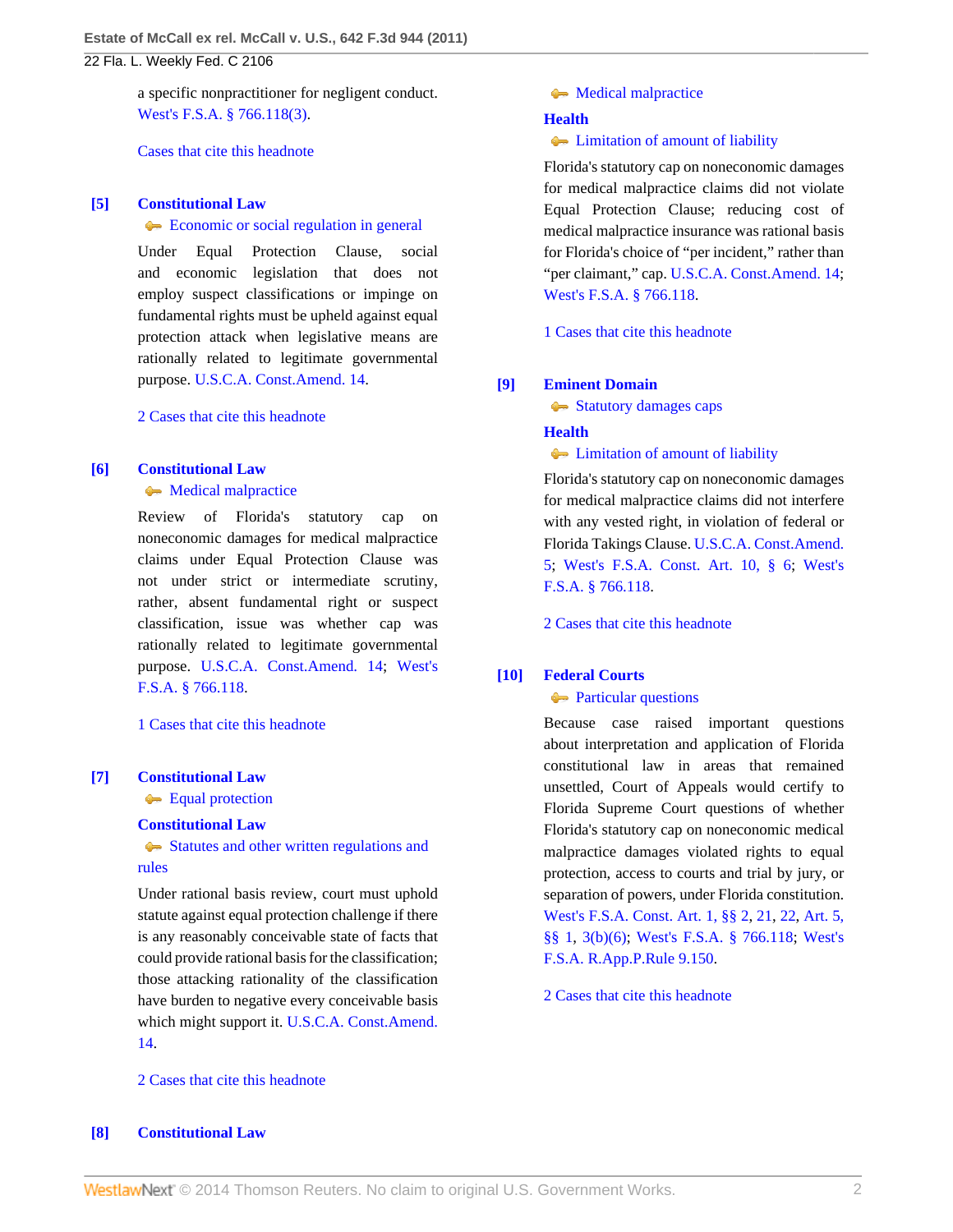# **Attorneys and Law Firms**

**\*945** [Robert S. Peck,](http://www.westlaw.com/Link/Document/FullText?findType=h&pubNum=176284&cite=0107633201&originatingDoc=I31e01994887b11e0b63e897ab6fa6920&refType=RQ&originationContext=document&vr=3.0&rs=cblt1.0&transitionType=DocumentItem&contextData=(sc.Default)) Center for Constitutional Litigation, PC, Washington, DC, [Henry T. Courtney](http://www.westlaw.com/Link/Document/FullText?findType=h&pubNum=176284&cite=0287615901&originatingDoc=I31e01994887b11e0b63e897ab6fa6920&refType=RQ&originationContext=document&vr=3.0&rs=cblt1.0&transitionType=DocumentItem&contextData=(sc.Default)), Sara Courtney Baigorri, Courtney Law Firm, Coral Gables, FL, for Plaintiffs–Appellants.

[Daniel J. Lenerz](http://www.westlaw.com/Link/Document/FullText?findType=h&pubNum=176284&cite=0373266601&originatingDoc=I31e01994887b11e0b63e897ab6fa6920&refType=RQ&originationContext=document&vr=3.0&rs=cblt1.0&transitionType=DocumentItem&contextData=(sc.Default)), [Thomas M. Bondy,](http://www.westlaw.com/Link/Document/FullText?findType=h&pubNum=176284&cite=0213499701&originatingDoc=I31e01994887b11e0b63e897ab6fa6920&refType=RQ&originationContext=document&vr=3.0&rs=cblt1.0&transitionType=DocumentItem&contextData=(sc.Default)) U.S. Dept. of Justice, Civ. Div., Washington, DC, [Pamela A. Moine](http://www.westlaw.com/Link/Document/FullText?findType=h&pubNum=176284&cite=0128965701&originatingDoc=I31e01994887b11e0b63e897ab6fa6920&refType=RQ&originationContext=document&vr=3.0&rs=cblt1.0&transitionType=DocumentItem&contextData=(sc.Default)), Pensacola, FL, [E. Bryan Wilson,](http://www.westlaw.com/Link/Document/FullText?findType=h&pubNum=176284&cite=0101378401&originatingDoc=I31e01994887b11e0b63e897ab6fa6920&refType=RQ&originationContext=document&vr=3.0&rs=cblt1.0&transitionType=DocumentItem&contextData=(sc.Default)) Tallahassee, FL, for Defendant–Appellee.

[George Nicholas Meros, Jr.,](http://www.westlaw.com/Link/Document/FullText?findType=h&pubNum=176284&cite=0205335701&originatingDoc=I31e01994887b11e0b63e897ab6fa6920&refType=RQ&originationContext=document&vr=3.0&rs=cblt1.0&transitionType=DocumentItem&contextData=(sc.Default)) [Allen C. Winsor,](http://www.westlaw.com/Link/Document/FullText?findType=h&pubNum=176284&cite=0359437101&originatingDoc=I31e01994887b11e0b63e897ab6fa6920&refType=RQ&originationContext=document&vr=3.0&rs=cblt1.0&transitionType=DocumentItem&contextData=(sc.Default)) [Andy V.](http://www.westlaw.com/Link/Document/FullText?findType=h&pubNum=176284&cite=0374407501&originatingDoc=I31e01994887b11e0b63e897ab6fa6920&refType=RQ&originationContext=document&vr=3.0&rs=cblt1.0&transitionType=DocumentItem&contextData=(sc.Default)) [Bardos](http://www.westlaw.com/Link/Document/FullText?findType=h&pubNum=176284&cite=0374407501&originatingDoc=I31e01994887b11e0b63e897ab6fa6920&refType=RQ&originationContext=document&vr=3.0&rs=cblt1.0&transitionType=DocumentItem&contextData=(sc.Default)), Gray Robinson, P.A., Tallahassee, FL, for amicus curiae.

Appeal from the United States District Court for the Northern District of Florida.

<span id="page-2-0"></span>Before [EDMONDSON,](http://www.westlaw.com/Link/Document/FullText?findType=h&pubNum=176284&cite=0257716301&originatingDoc=I31e01994887b11e0b63e897ab6fa6920&refType=RQ&originationContext=document&vr=3.0&rs=cblt1.0&transitionType=DocumentItem&contextData=(sc.Default)) and [MARTIN](http://www.westlaw.com/Link/Document/FullText?findType=h&pubNum=176284&cite=0222015801&originatingDoc=I31e01994887b11e0b63e897ab6fa6920&refType=RQ&originationContext=document&vr=3.0&rs=cblt1.0&transitionType=DocumentItem&contextData=(sc.Default)), Circuit Judges, and HODGES, [\\*](#page-7-0) District Judge.

## **Opinion**

## **\*946** [MARTIN,](http://www.westlaw.com/Link/Document/FullText?findType=h&pubNum=176284&cite=0222015801&originatingDoc=I31e01994887b11e0b63e897ab6fa6920&refType=RQ&originationContext=document&vr=3.0&rs=cblt1.0&transitionType=DocumentItem&contextData=(sc.Default)) Circuit Judge:

The central question presented in this appeal is whether Florida's cap on noneconomic medical malpractice damages, [Fla. Stat. § 766.118,](http://www.westlaw.com/Link/Document/FullText?findType=L&pubNum=1000006&cite=FLSTS766.118&originatingDoc=I31e01994887b11e0b63e897ab6fa6920&refType=LQ&originationContext=document&vr=3.0&rs=cblt1.0&transitionType=DocumentItem&contextData=(sc.Default)) violates the Florida or United States Constitutions. The Estate of Michelle McCall, Ms. McCall's parents, and the father of Ms. McCall's son (collectively "Plaintiffs") also appeal the District Court's application of that statutory cap. After thorough review and having had the benefit of oral argument, we conclude that the District Court did not err in applying the cap. We also conclude that Florida's statutory cap passes muster under the Equal Protection Clause of the Fourteenth Amendment and the Takings Clause of the Fifth Amendment of the United States Constitution as well as the Takings Clause of Article X,  $\S$  6(a) of the Florida [Constitution](http://www.westlaw.com/Link/Document/FullText?findType=L&pubNum=1000006&cite=FLCNART10S6&originatingDoc=I31e01994887b11e0b63e897ab6fa6920&refType=LQ&originationContext=document&vr=3.0&rs=cblt1.0&transitionType=DocumentItem&contextData=(sc.Default)). Because no Florida Supreme Court decisions provide controlling guidance to resolve Plaintiffs' other challenges to this cap on noneconomic medical malpractice damages under that state's Constitution, we grant, in part, Plaintiffs' motion to certify questions to the Florida Supreme Court.

# **I.**

During June 2005, Michelle McCall received prenatal medical care at a United States Air Force clinic as an Air Force dependent. Ms. McCall opted for the Air Force's family practice department to provide primary prenatal care and delivery services throughout her pregnancy. She had a healthy and normal pregnancy until the last trimester. On February 21, 2006, test results revealed that Ms. McCall's blood pressure was high and that she was suffering from severe preeclampsia. Ms. McCall's serious condition required that labor be induced immediately.

Instead of transferring Ms. McCall to the OB/GYN department, the family practice department continued to provide medical care. The Air Force hospital was temporarily unavailable for obstetric and delivery services, so members of the family practice department transferred Ms. McCall to the Fort Walton Beach Medical Center instead. There, Air Force family practice doctors treated Ms. McCall for hypertension and induced labor. When Ms. McCall dilated to five centimeters, her contractions slowed and became weaker. The Air Force family practice doctors treating Ms. McCall called an Air Force obstetrician, Dr. Archibald, and asked if he could perform a cesarean section. Dr. Archibald reported that he was performing another surgery and would not be available to perform a cesarean section on Ms. McCall until after he finished that surgery. The Air Force family practice doctors prepared Ms. McCall for a cesarean section but did not call other obstetricians to determine if one was available to provide immediate medical care.

On February 22, 2006, Dr. Archibald finally arrived to perform the cesarean section, but Ms. McCall's contractions had resumed and the Air Force family practice doctors decided to allow Ms. McCall to deliver vaginally. Dr. Archibald left the Fort Walton Medical Center. On February 23, 2006 at 1:25 a.m., Ms. McCall delivered a healthy baby boy. Family members who visited Ms. McCall after the delivery expressed concerns about the amount of blood Ms. McCall had lost during delivery. Medical personnel assured these family members that Ms. McCall was stable.

Thirty-five minutes later, when the placenta had not delivered as expected, two family practice doctors from the family practice department tried without success to manually extract the placenta. An Air Force nurse anesthetist administered additional epidural pain relief and gave Ms. **\*947** McCall two separate doses of Morphine intravenously. Around 2:35 a.m., the family practice department doctors called Dr. Archibald, the obstetrician, for assistance when they could not remove the placenta manually.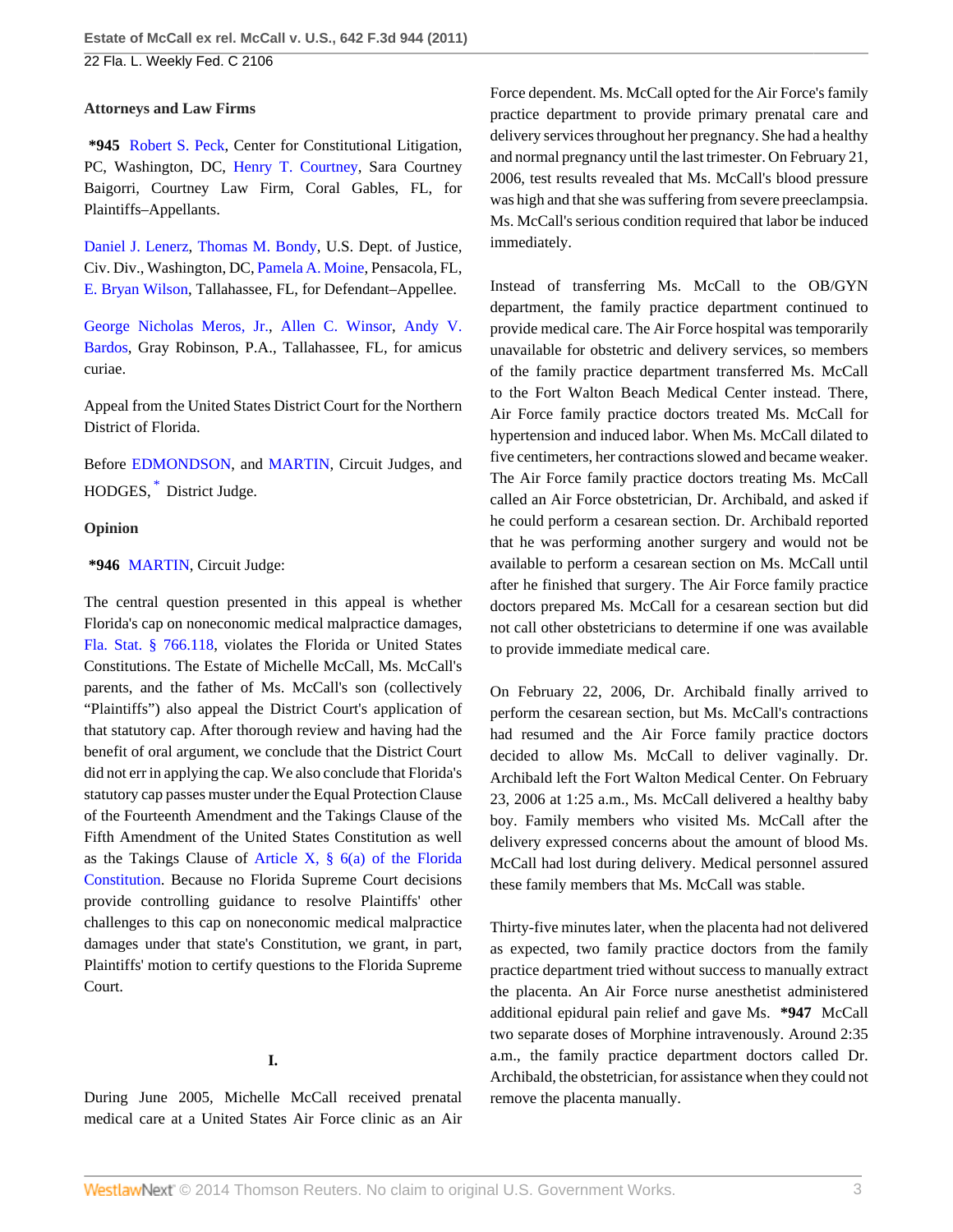Ms. McCall's blood pressure began to drop rapidly and remained dangerously low over the next two and a half hours. The Air Force nurse anesthetist monitoring Ms. McCall's vital signs did not notify the family practice doctors of the drop in Ms. McCall's blood pressure. Dr. Archibald arrived at 2:45 a.m. and removed the placenta within five minutes. The family practice department doctors informed Dr. Archibald that Ms. McCall had not lost much blood during delivery. Dr. Archibald, however, noticed severe vaginal lacerations and worked to repair them over the next hour. During that time, the Air Force nurse anesthetist monitored Ms. McCall's vital signs, reported to Dr. Archibald that they were stable, and failed to inform him that Ms. McCall's blood pressure was dangerously low and continuing to drop. Dr. Archibald never checked the vital signs himself and relied exclusively on the nurse to inform him of any blood pressure changes or problems.

At 3:50 a.m. when Dr. Archibald finished his work, he requested an immediate blood count and, if needed, a transfusion to compensate for the blood Ms. McCall lost during the procedure. Forty minutes later, the family practice department physician ordered the blood count test. Forty minutes after that, and over an hour after Dr. Archibald had requested immediate blood work, a nurse attempted to draw blood from Ms. McCall. Ms. McCall was unresponsive. She had gone into shock and cardiac arrest as a result of severe blood loss. It is not clear how long Ms. McCall had been in this state, since no one had monitored her or checked her status for the hour following Dr. Archibald's procedure. Ms. McCall never regained consciousness and was removed from life support on February 27, 2006.

## **II.**

Plaintiffs sued the United States under the Federal Tort Claims Act ("FTCA"), [28 U.S.C. §§ 1346\(b\),](http://www.westlaw.com/Link/Document/FullText?findType=L&pubNum=1000546&cite=28USCAS1346&originationContext=document&vr=3.0&rs=cblt1.0&transitionType=DocumentItem&contextData=(sc.Default)#co_pp_a83b000018c76) [2671](http://www.westlaw.com/Link/Document/FullText?findType=L&pubNum=1000546&cite=28USCAS2671&originatingDoc=I31e01994887b11e0b63e897ab6fa6920&refType=LQ&originationContext=document&vr=3.0&rs=cblt1.0&transitionType=DocumentItem&contextData=(sc.Default))–80. After a two-day bench trial, the District Court found the United States liable under the FTCA because the negligence of its employees proximately caused Ms. McCall's death. The District Court found that Plaintiffs' economic damages, or financial losses, amounted to \$980,462.40. The court found that Plaintiffs' noneconomic damages, or nonfinancial losses, totaled \$2 million, including \$500,000 for Ms. McCall's son and \$750,000 for each of her parents.

The District Court applied Florida's statutory cap on noneconomic damages for medical malpractice claims and limited Plaintiffs' recovery of noneconomic damages to \$1 million. *See* [Fla. Stat. § 766.118\(2\).](http://www.westlaw.com/Link/Document/FullText?findType=L&pubNum=1000006&cite=FLSTS766.118&originatingDoc=I31e01994887b11e0b63e897ab6fa6920&refType=SP&originationContext=document&vr=3.0&rs=cblt1.0&transitionType=DocumentItem&contextData=(sc.Default)#co_pp_58730000872b1) The District Court rejected Plaintiffs' argument that they were entitled to the full \$2 million in noneconomic damages because they could recover under both the \$1 million cap for "practitioners" and the \$1.5 million cap for "nonpractitioners." The Court also denied Plaintiffs' motion challenging the constitutionality of Florida's statutory cap under both the Florida and United States Constitutions.

Plaintiffs next filed a motion to alter or amend the judgment. Plaintiffs renewed their argument that they were entitled to recover up to \$2.5 million under Florida's statutory cap. They argued that the District Court should have held the Eglin Air Force Base Hospital vicariously liable, as a "nonpractitioner," for the negligence of its practitioner employees. The District Court denied Plaintiffs' motion after finding that if the United States was vicariously **\*948** liable for the negligence of its employees, any damages recoverable from it would be subject to Florida's \$1 million cap for "practitioners." Thus, the court determined that Plaintiffs' recoverable noneconomic damages remained capped at \$1 million.

On appeal, Plaintiffs challenge the District Court's rulings on both the application and constitutionality of Florida's cap on noneconomic damages for medical malpractice claims. Plaintiffs argue that Florida's statutory cap violates the Equal Protection Clause of Fourteenth Amendment and constitutes a taking in violation of the Fifth Amendment of the United States Constitution. Plaintiffs also argue that the cap violates the following provisions of the Florida Constitution: (1) the guarantee of separation of powers in [Article II, § 3](http://www.westlaw.com/Link/Document/FullText?findType=L&pubNum=1000006&cite=FLCNART2S3&originatingDoc=I31e01994887b11e0b63e897ab6fa6920&refType=LQ&originationContext=document&vr=3.0&rs=cblt1.0&transitionType=DocumentItem&contextData=(sc.Default)) and [Article](http://www.westlaw.com/Link/Document/FullText?findType=L&pubNum=1000006&cite=FLCNART5S1&originatingDoc=I31e01994887b11e0b63e897ab6fa6920&refType=LQ&originationContext=document&vr=3.0&rs=cblt1.0&transitionType=DocumentItem&contextData=(sc.Default)) [V, § 1](http://www.westlaw.com/Link/Document/FullText?findType=L&pubNum=1000006&cite=FLCNART5S1&originatingDoc=I31e01994887b11e0b63e897ab6fa6920&refType=LQ&originationContext=document&vr=3.0&rs=cblt1.0&transitionType=DocumentItem&contextData=(sc.Default)); (2) the right to trial by jury under [Article I, § 22](http://www.westlaw.com/Link/Document/FullText?findType=L&pubNum=1000006&cite=FLCNART1S22&originatingDoc=I31e01994887b11e0b63e897ab6fa6920&refType=LQ&originationContext=document&vr=3.0&rs=cblt1.0&transitionType=DocumentItem&contextData=(sc.Default)); (3) the right of access to the courts under [Article I, § 21](http://www.westlaw.com/Link/Document/FullText?findType=L&pubNum=1000006&cite=FLCNART1S21&originatingDoc=I31e01994887b11e0b63e897ab6fa6920&refType=LQ&originationContext=document&vr=3.0&rs=cblt1.0&transitionType=DocumentItem&contextData=(sc.Default)); (4) the right to equal protection under [Article I, § 2;](http://www.westlaw.com/Link/Document/FullText?findType=L&pubNum=1000006&cite=FLCNART1S2&originatingDoc=I31e01994887b11e0b63e897ab6fa6920&refType=LQ&originationContext=document&vr=3.0&rs=cblt1.0&transitionType=DocumentItem&contextData=(sc.Default)) and (5) the prohibition against a taking of property without just compensation under Article X,  $\S$  6. We address each of these issues in turn, reviewing the district court's conclusions of law *de novo* and the district court's factual findings for clear error. *See [Proudfoot Consulting Co. v. Gordon,](http://www.westlaw.com/Link/Document/FullText?findType=Y&serNum=2019489701&pubNum=506&fi=co_pp_sp_506_1230&originationContext=document&vr=3.0&rs=cblt1.0&transitionType=DocumentItem&contextData=(sc.Default)#co_pp_sp_506_1230)* 576 F.3d 1223, [1230 \(11th Cir.2009\).](http://www.westlaw.com/Link/Document/FullText?findType=Y&serNum=2019489701&pubNum=506&fi=co_pp_sp_506_1230&originationContext=document&vr=3.0&rs=cblt1.0&transitionType=DocumentItem&contextData=(sc.Default)#co_pp_sp_506_1230)

#### **III.**

We first address whether the District Court properly applied Florida's cap on noneconomic damages. For a personal injury or wrongful death claim arising from the medical negligence of "practitioners," Florida's statute provides: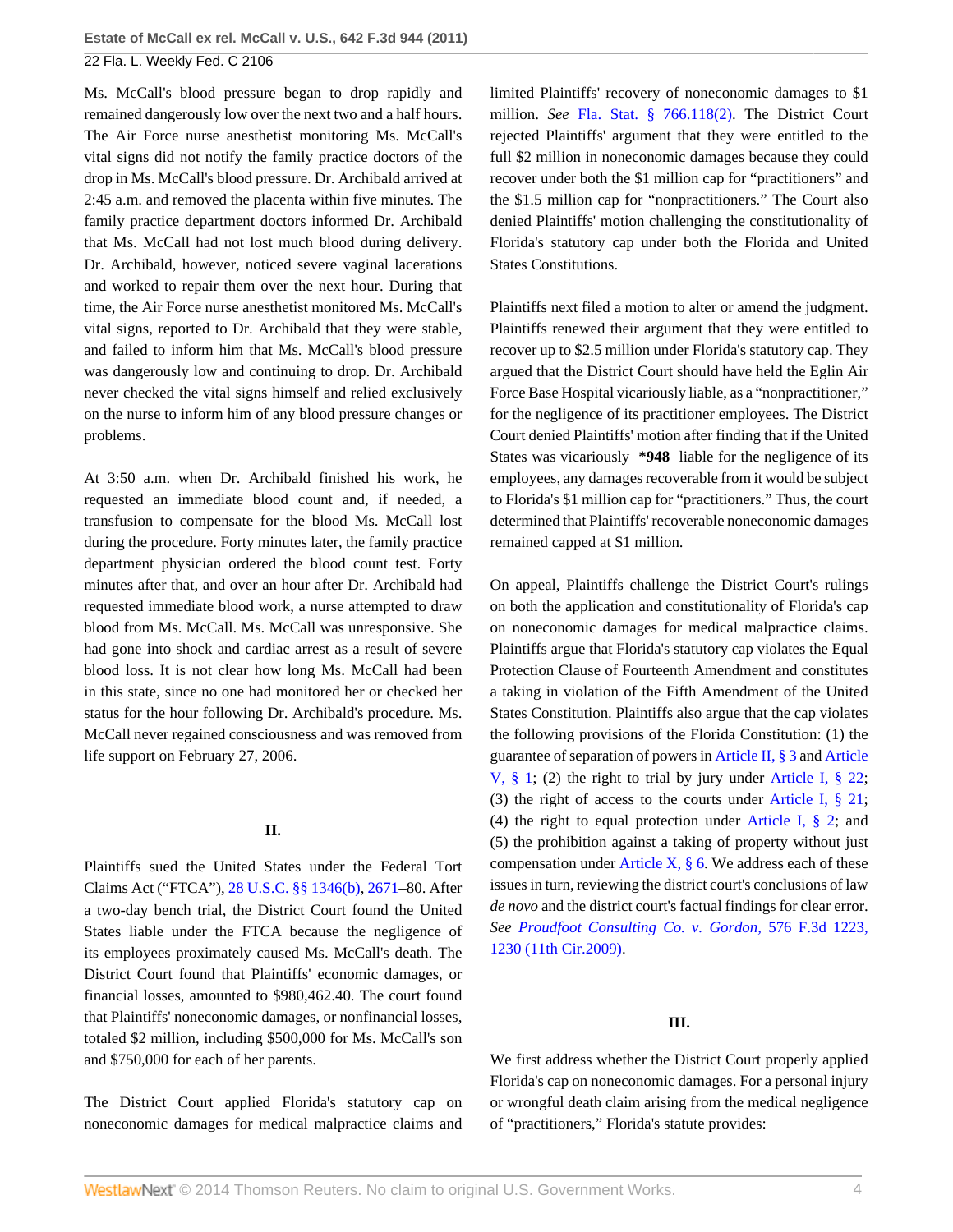(a) [R]egardless of the number of such practitioner defendants, noneconomic damages shall not exceed \$500,000 per claimant. No practitioner shall be liable for more than \$500,000 in noneconomic damages, regardless of the number of claimants.

(b) Notwithstanding paragraph (a), if the negligence resulted in a permanent vegetative state or death, the total noneconomic damages recoverable from all practitioners, regardless of the number of claimants, under this paragraph shall not exceed \$1 million ....

(c) The total noneconomic damages recoverable by all claimants from all practitioner defendants under this subsection shall not exceed \$1 million in the aggregate.

[Fla. Stat. § 766.118\(2\).](http://www.westlaw.com/Link/Document/FullText?findType=L&pubNum=1000006&cite=FLSTS766.118&originatingDoc=I31e01994887b11e0b63e897ab6fa6920&refType=SP&originationContext=document&vr=3.0&rs=cblt1.0&transitionType=DocumentItem&contextData=(sc.Default)#co_pp_58730000872b1) The statute includes a similar provision for claims against nonpractitioners. That provision limits noneconomic damages to \$750,000 per claimant, or \$1.5 million in the aggregate recoverable by all claimants against all nonpractitioner defendants. [Fla. Stat. § 766.118\(3\).](http://www.westlaw.com/Link/Document/FullText?findType=L&pubNum=1000006&cite=FLSTS766.118&originatingDoc=I31e01994887b11e0b63e897ab6fa6920&refType=SP&originationContext=document&vr=3.0&rs=cblt1.0&transitionType=DocumentItem&contextData=(sc.Default)#co_pp_d08f0000f5f67) The statute defines a "practitioner" as:

> any person licensed under chapter 458, chapter 459, chapter 460, chapter 461, chapter 462, chapter 463, chapter 466, chapter 467, or chapter 486 or certified under [s. 464.012](http://www.westlaw.com/Link/Document/FullText?findType=L&pubNum=1000006&cite=FLSTS464.012&originatingDoc=I31e01994887b11e0b63e897ab6fa6920&refType=LQ&originationContext=document&vr=3.0&rs=cblt1.0&transitionType=DocumentItem&contextData=(sc.Default)) ... any association, corporation, firm, partnership, or other business entity under which such practitioner practices or any employee of such practitioner or entity acting in the scope of his or her employment ... any person or entity for whom a practitioner is vicariously liable and any person or entity whose liability is based solely on such person or entity being vicariously liable for the actions of a practitioner.

[Fla. Stat. § 766.118\(1\)\(c\)](http://www.westlaw.com/Link/Document/FullText?findType=L&pubNum=1000006&cite=FLSTS766.118&originatingDoc=I31e01994887b11e0b63e897ab6fa6920&refType=SP&originationContext=document&vr=3.0&rs=cblt1.0&transitionType=DocumentItem&contextData=(sc.Default)#co_pp_626f000023d46). The statute does not define the term "nonpractitioner."

<span id="page-4-0"></span>**[\[1\]](#page-0-1)** On appeal Plaintiffs argue for the first time that they should have recovered \$1 million against Eglin Air Force Base Hospital as a nonpractitioner because it "is independently liable for its own breaches **\*949** of duty under Florida law" for its "systemic" negligence. Plaintiffs waived that argument by failing to raise it before the District Court. *See [Access Now, Inc. v. Sw. Airlines Co.,](http://www.westlaw.com/Link/Document/FullText?findType=Y&serNum=2005139269&pubNum=506&fi=co_pp_sp_506_1331&originationContext=document&vr=3.0&rs=cblt1.0&transitionType=DocumentItem&contextData=(sc.Default)#co_pp_sp_506_1331)* 385 F.3d 1324, 1331

[\(11th Cir.2004\)](http://www.westlaw.com/Link/Document/FullText?findType=Y&serNum=2005139269&pubNum=506&fi=co_pp_sp_506_1331&originationContext=document&vr=3.0&rs=cblt1.0&transitionType=DocumentItem&contextData=(sc.Default)#co_pp_sp_506_1331) ("[A]n issue not raised in the district court and raised for the first time in an appeal will not be considered by this court." (quotation marks omitted)). Plaintiffs did not allege in their complaint that the hospital itself was directly liable for its negligent actions independent of those of its employees. Nor did Plaintiffs raise that argument in their motion to alter or amend the judgment. Rather, in that motion Plaintiffs argued that the hospital should be held *vicariously* liable for the negligence of its employees.

<span id="page-4-2"></span><span id="page-4-1"></span>**[\[2\]](#page-0-0) [\[3\]](#page-0-2)** The District Court properly found that any noneconomic damages recoverable from the hospital based on its vicarious liability fell within the \$1 million cap for "practitioners." Florida's statute expressly provides that "the term 'practitioner' includes ... any person or entity whose liability is based solely on such person or entity being vicariously liable for the actions of a practitioner."[Fla. Stat. §](http://www.westlaw.com/Link/Document/FullText?findType=L&pubNum=1000006&cite=FLSTS766.118&originatingDoc=I31e01994887b11e0b63e897ab6fa6920&refType=SP&originationContext=document&vr=3.0&rs=cblt1.0&transitionType=DocumentItem&contextData=(sc.Default)#co_pp_626f000023d46) [766.118\(1\)\(c\)](http://www.westlaw.com/Link/Document/FullText?findType=L&pubNum=1000006&cite=FLSTS766.118&originatingDoc=I31e01994887b11e0b63e897ab6fa6920&refType=SP&originationContext=document&vr=3.0&rs=cblt1.0&transitionType=DocumentItem&contextData=(sc.Default)#co_pp_626f000023d46). The District Court also correctly characterized the certified registered nurse anesthetist, the family practice doctors and the obstetrician who provided Ms. McCall's medical care at the Fort Walton Beach Medical Center as "practitioners." [2](#page-7-1) *See* [Fla. Stat. §§ 766.118\(1\)\(c\)](http://www.westlaw.com/Link/Document/FullText?findType=L&pubNum=1000006&cite=FLSTS766.118&originatingDoc=I31e01994887b11e0b63e897ab6fa6920&refType=SP&originationContext=document&vr=3.0&rs=cblt1.0&transitionType=DocumentItem&contextData=(sc.Default)#co_pp_626f000023d46), [464.012](http://www.westlaw.com/Link/Document/FullText?findType=L&pubNum=1000006&cite=FLSTS464.012&originatingDoc=I31e01994887b11e0b63e897ab6fa6920&refType=LQ&originationContext=document&vr=3.0&rs=cblt1.0&transitionType=DocumentItem&contextData=(sc.Default)), [458.311.](http://www.westlaw.com/Link/Document/FullText?findType=L&pubNum=1000006&cite=FLSTS458.311&originatingDoc=I31e01994887b11e0b63e897ab6fa6920&refType=LQ&originationContext=document&vr=3.0&rs=cblt1.0&transitionType=DocumentItem&contextData=(sc.Default))

<span id="page-4-4"></span><span id="page-4-3"></span>**[\[4\]](#page-0-3)** The District Court was correct in finding that Plaintiffs did not establish that Ms. McCall's death resulted from the negligence of a "nonpractitioner." As the District Court observed, Plaintiffs' complaint did not identify any hospital staff or nurses by name except for the physicians, who are practitioners. The District Court also reported that "no evidence at trial singled out a specific nonpractitioner for negligent conduct." Our independent review of the trial record confirms that finding. While Plaintiffs' expert in obstetrics and gynecology opined about the negligence of the nurse anesthetist, family practice doctors and obstetrician who provided medical care to Ms. McCall, the expert did not discuss the potential negligence of any other members of the hospital staff. On this record, we conclude that the District Court did not err in applying Florida's cap on noneconomic damages for medical malpractice claims.

# **IV.**

Plaintiffs next challenge the cap under several provisions of the Florida and United States Constitutions. We first address Plaintiffs' argument that the cap violates the United States Constitution. We then review Plaintiffs' challenge to the cap under the Takings Clause of the [Florida Constitution, Art.](http://www.westlaw.com/Link/Document/FullText?findType=L&pubNum=1000006&cite=FLCNART10S6&originatingDoc=I31e01994887b11e0b63e897ab6fa6920&refType=LQ&originationContext=document&vr=3.0&rs=cblt1.0&transitionType=DocumentItem&contextData=(sc.Default))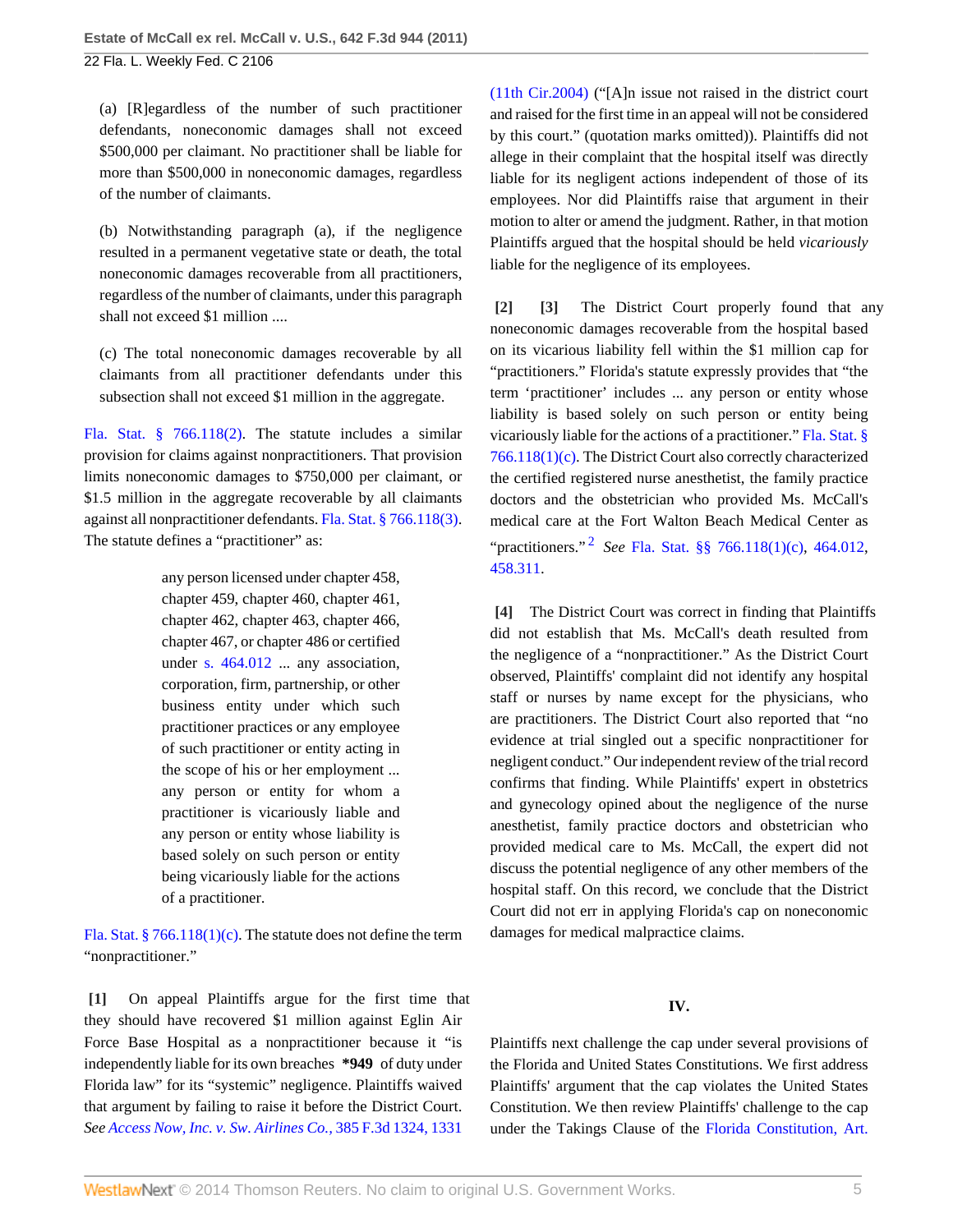[X, § 6](http://www.westlaw.com/Link/Document/FullText?findType=L&pubNum=1000006&cite=FLCNART10S6&originatingDoc=I31e01994887b11e0b63e897ab6fa6920&refType=LQ&originationContext=document&vr=3.0&rs=cblt1.0&transitionType=DocumentItem&contextData=(sc.Default)), because Florida constitutional law on the matter is well settled. Florida constitutional law on the other provisions of the Florida Constitution under which Plaintiffs challenge the statutory cap, however, is unsettled. For this reason, we will certify several questions of state constitutional law to the Florida Supreme Court under its certification procedure.

## **A.**

<span id="page-5-0"></span>**[\[5\]](#page-1-3)** Plaintiffs argue that Florida's statutory cap on noneconomic damages for medical malpractice claims violates the Equal Protection Clause of the Fourteenth Amendment of the United States Constitution. **\*950** Under the Equal Protection Clause, "[s]ocial and economic legislation ... that does not employ suspect classifications or impinge on fundamental rights must be upheld against equal protection attack when the legislative means are rationally related to a legitimate governmental purpose." *[Hodel v.](http://www.westlaw.com/Link/Document/FullText?findType=Y&serNum=1981126306&pubNum=708&fi=co_pp_sp_708_2387&originationContext=document&vr=3.0&rs=cblt1.0&transitionType=DocumentItem&contextData=(sc.Default)#co_pp_sp_708_2387) Indiana,* [452 U.S. 314, 331, 101 S.Ct. 2376, 2387, 69 L.Ed.2d](http://www.westlaw.com/Link/Document/FullText?findType=Y&serNum=1981126306&pubNum=708&fi=co_pp_sp_708_2387&originationContext=document&vr=3.0&rs=cblt1.0&transitionType=DocumentItem&contextData=(sc.Default)#co_pp_sp_708_2387) [40 \(1981\)](http://www.westlaw.com/Link/Document/FullText?findType=Y&serNum=1981126306&pubNum=708&fi=co_pp_sp_708_2387&originationContext=document&vr=3.0&rs=cblt1.0&transitionType=DocumentItem&contextData=(sc.Default)#co_pp_sp_708_2387); *see also [U.S. R.R. Ret. Bd. v. Fritz,](http://www.westlaw.com/Link/Document/FullText?findType=Y&serNum=1980150203&pubNum=708&fi=co_pp_sp_708_459&originationContext=document&vr=3.0&rs=cblt1.0&transitionType=DocumentItem&contextData=(sc.Default)#co_pp_sp_708_459)* 449 U.S. 166, [175, 177, 101 S.Ct. 453, 459–60, 66 L.Ed.2d 368 \(1980\)](http://www.westlaw.com/Link/Document/FullText?findType=Y&serNum=1980150203&pubNum=708&fi=co_pp_sp_708_459&originationContext=document&vr=3.0&rs=cblt1.0&transitionType=DocumentItem&contextData=(sc.Default)#co_pp_sp_708_459).

<span id="page-5-2"></span><span id="page-5-1"></span>**[\[6\]](#page-1-4) [\[7\]](#page-1-5)** We reject Plaintiffs' argument that strict or intermediate scrutiny applies to our review of the statute under the Equal Protection Clause of the United States Constitution. Plaintiffs have not identified how the statute burdens a fundamental right or draws a suspect classification under federal law. We therefore analyze whether Florida's statutory cap is rationally related to a legitimate governmental purpose. *See Hodel,* [452 U.S. at 331, 101 S.Ct. at 2387.](http://www.westlaw.com/Link/Document/FullText?findType=Y&serNum=1981126306&pubNum=708&fi=co_pp_sp_708_2387&originationContext=document&vr=3.0&rs=cblt1.0&transitionType=DocumentItem&contextData=(sc.Default)#co_pp_sp_708_2387) When applying rational basis review, we must uphold the statute against an equal protection challenge "if there is any reasonably conceivable state of facts that could provide a rational basis for the classification." *[FCC v. Beach Commc'ns,](http://www.westlaw.com/Link/Document/FullText?findType=Y&serNum=1993113728&pubNum=708&fi=co_pp_sp_708_2101&originationContext=document&vr=3.0&rs=cblt1.0&transitionType=DocumentItem&contextData=(sc.Default)#co_pp_sp_708_2101) Inc.,* [508 U.S. 307, 312, 313, 113 S.Ct. 2096, 2101, 124](http://www.westlaw.com/Link/Document/FullText?findType=Y&serNum=1993113728&pubNum=708&fi=co_pp_sp_708_2101&originationContext=document&vr=3.0&rs=cblt1.0&transitionType=DocumentItem&contextData=(sc.Default)#co_pp_sp_708_2101) [L.Ed.2d 211 \(1993\)](http://www.westlaw.com/Link/Document/FullText?findType=Y&serNum=1993113728&pubNum=708&fi=co_pp_sp_708_2101&originationContext=document&vr=3.0&rs=cblt1.0&transitionType=DocumentItem&contextData=(sc.Default)#co_pp_sp_708_2101). "[T]hose attacking the rationality of the legislative classification have the burden to negative every conceivable basis which might support it." *Id.* [at 315, 113](http://www.westlaw.com/Link/Document/FullText?findType=Y&serNum=1993113728&pubNum=708&fi=co_pp_sp_708_2102&originationContext=document&vr=3.0&rs=cblt1.0&transitionType=DocumentItem&contextData=(sc.Default)#co_pp_sp_708_2102) [S.Ct. at 2102](http://www.westlaw.com/Link/Document/FullText?findType=Y&serNum=1993113728&pubNum=708&fi=co_pp_sp_708_2102&originationContext=document&vr=3.0&rs=cblt1.0&transitionType=DocumentItem&contextData=(sc.Default)#co_pp_sp_708_2102) (quotation marks omitted).

<span id="page-5-3"></span>**[\[8\]](#page-1-0)** In enacting the statutory cap, the Florida legislature reported that a recent, dramatic increase in medical malpractice liability insurance premiums had increased the cost of medical care and decreased the availability of malpractice insurance. *See* [Fla. Stat. § 766.201\(1\)\(a\).](http://www.westlaw.com/Link/Document/FullText?findType=L&pubNum=1000006&cite=FLSTS766.201&originatingDoc=I31e01994887b11e0b63e897ab6fa6920&refType=SP&originationContext=document&vr=3.0&rs=cblt1.0&transitionType=DocumentItem&contextData=(sc.Default)#co_pp_9f800000f2221) The legislature observed that "[t]he primary cause of increased medical malpractice liability insurance premiums has been the substantial increase in loss payments to claimants caused

by tremendous increases in the amounts of paid claims." *[Id.](http://www.westlaw.com/Link/Document/FullText?findType=L&pubNum=1000006&cite=FLSTS766.201&originatingDoc=I31e01994887b11e0b63e897ab6fa6920&refType=SP&originationContext=document&vr=3.0&rs=cblt1.0&transitionType=DocumentItem&contextData=(sc.Default)#co_pp_a20b0000590b0)* [§ 766.201\(1\)\(b\)](http://www.westlaw.com/Link/Document/FullText?findType=L&pubNum=1000006&cite=FLSTS766.201&originatingDoc=I31e01994887b11e0b63e897ab6fa6920&refType=SP&originationContext=document&vr=3.0&rs=cblt1.0&transitionType=DocumentItem&contextData=(sc.Default)#co_pp_a20b0000590b0). The legislature created the statutory cap on noneconomic damages in an effort to make malpractice insurance easier to obtain and reduce the cost of medical care. *See id.* [§ 766.201\(1\).](http://www.westlaw.com/Link/Document/FullText?findType=L&pubNum=1000006&cite=FLSTS766.201&originatingDoc=I31e01994887b11e0b63e897ab6fa6920&refType=SP&originationContext=document&vr=3.0&rs=cblt1.0&transitionType=DocumentItem&contextData=(sc.Default)#co_pp_f1c50000821b0)

<span id="page-5-5"></span>Plaintiffs argue that the statutory cap lacks a rational basis because the Florida legislature "had no objective, factual basis for believing" that a cap on noneconomic damages for medical malpractice claims would reduce the cost of medical malpractice insurance. That argument lacks merit. Before enacting the statutory cap, the Florida legislature's Select Committee prepared a report on the issue. *See* Florida House of Representatives, Select Committee on Medical Liability Insurance Report  $(2003)^3$  $(2003)^3$  $(2003)^3$  at 4. Before issuing the report the legislature held public hearings, heard expert testimony and reviewed a separate report prepared by Governor Bush's Task Force on Healthcare Professional Liability Insurance. *Id.* The Task Force report set forth that health care providers were changing the scope of their practice, leaving **\*951** Florida, or retiring because of escalating medical malpractice premiums. *Id.* at 15. The Task Force recommended that the legislature create a "per incident" medical malpractice cap to remedy the problem. *Id.* at 55.

By their argument, Plaintiffs ask us to second guess the legislature's judgment in enacting a "per incident" rather than "per claimant" statutory cap. However, "equal protection is not a license for courts to judge the wisdom, fairness, or logic of legislative choices." *[Beach Commc'ns, Inc.,](http://www.westlaw.com/Link/Document/FullText?findType=Y&serNum=1993113728&pubNum=708&fi=co_pp_sp_708_2101&originationContext=document&vr=3.0&rs=cblt1.0&transitionType=DocumentItem&contextData=(sc.Default)#co_pp_sp_708_2101)* 508 [U.S. at 313, 113 S.Ct. at 2101.](http://www.westlaw.com/Link/Document/FullText?findType=Y&serNum=1993113728&pubNum=708&fi=co_pp_sp_708_2101&originationContext=document&vr=3.0&rs=cblt1.0&transitionType=DocumentItem&contextData=(sc.Default)#co_pp_sp_708_2101) The legislature identified a legitimate governmental purpose in passing the statutory cap, namely to reduce the cost of medical malpractice premiums and health care. *See* [Fla. Stat. § 766.201](http://www.westlaw.com/Link/Document/FullText?findType=L&pubNum=1000006&cite=FLSTS766.201&originatingDoc=I31e01994887b11e0b63e897ab6fa6920&refType=LQ&originationContext=document&vr=3.0&rs=cblt1.0&transitionType=DocumentItem&contextData=(sc.Default)). The means that Florida chose, a per incident cap on noneconomic damages, bears a rational relationship to that end. The Florida legislature could reasonably have concluded that such a cap would reduce damage awards and in turn make medical malpractice insurance more affordable and healthcare more available. We therefore conclude that Florida's statutory cap on noneconomic damages for medical malpractice claims does not violate the Equal Protection Clause of the United States Constitution.

#### **B.**

<span id="page-5-4"></span>**[\[9\]](#page-1-1)** Plaintiffs next argue that Florida's statutory cap constitutes a taking of property without just compensation in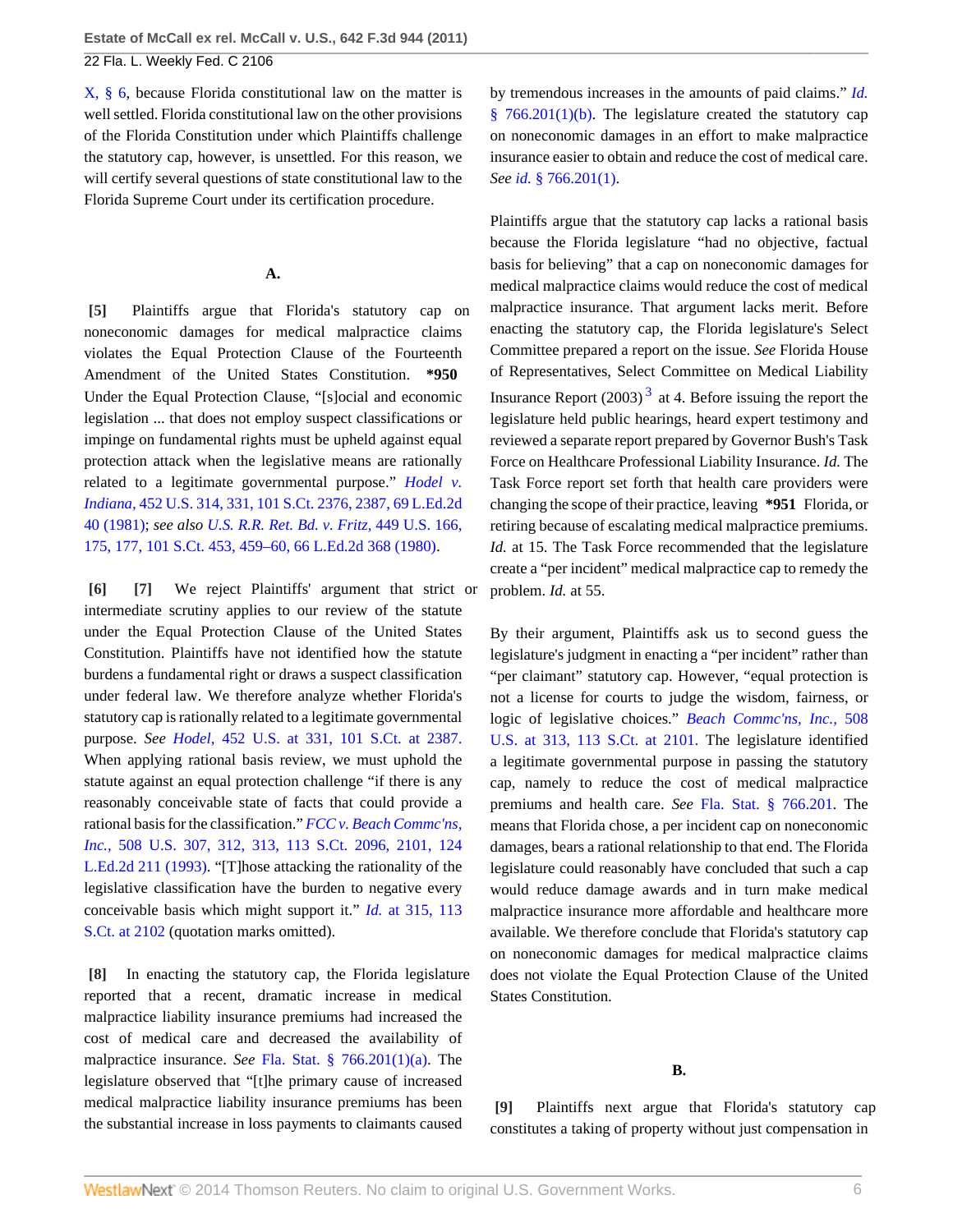violation of [Article X, Section 6 of the Florida Constitution](http://www.westlaw.com/Link/Document/FullText?findType=L&pubNum=1000006&cite=FLCNART10S6&originatingDoc=I31e01994887b11e0b63e897ab6fa6920&refType=LQ&originationContext=document&vr=3.0&rs=cblt1.0&transitionType=DocumentItem&contextData=(sc.Default)) and the Fifth Amendment of the United States Constitution. We disagree. The Takings Clause of the United States Constitution provides that "private property" shall not "be taken for public use, without just compensation." [U.S. Const.](http://www.westlaw.com/Link/Document/FullText?findType=L&pubNum=1000546&cite=USCOAMENDV&originatingDoc=I31e01994887b11e0b63e897ab6fa6920&refType=LQ&originationContext=document&vr=3.0&rs=cblt1.0&transitionType=DocumentItem&contextData=(sc.Default)) [Amend V.](http://www.westlaw.com/Link/Document/FullText?findType=L&pubNum=1000546&cite=USCOAMENDV&originatingDoc=I31e01994887b11e0b63e897ab6fa6920&refType=LQ&originationContext=document&vr=3.0&rs=cblt1.0&transitionType=DocumentItem&contextData=(sc.Default)) The Takings Clause "does not undertake ... to socialize all losses, but those only which result from a taking of property." *[United States v. Willow River Power](http://www.westlaw.com/Link/Document/FullText?findType=Y&serNum=1945116863&pubNum=708&fi=co_pp_sp_708_764&originationContext=document&vr=3.0&rs=cblt1.0&transitionType=DocumentItem&contextData=(sc.Default)#co_pp_sp_708_764) Co.,* [324 U.S. 499, 502, 65 S.Ct. 761, 764, 89 L.Ed. 1101](http://www.westlaw.com/Link/Document/FullText?findType=Y&serNum=1945116863&pubNum=708&fi=co_pp_sp_708_764&originationContext=document&vr=3.0&rs=cblt1.0&transitionType=DocumentItem&contextData=(sc.Default)#co_pp_sp_708_764) [\(1945\).](http://www.westlaw.com/Link/Document/FullText?findType=Y&serNum=1945116863&pubNum=708&fi=co_pp_sp_708_764&originationContext=document&vr=3.0&rs=cblt1.0&transitionType=DocumentItem&contextData=(sc.Default)#co_pp_sp_708_764) "[A]lthough a vested cause of action is property and is protected from arbitrary interference, [a litigant] has no property, in the constitutional sense, in any particular form of remedy ...." *[Gibbes v. Zimmerman,](http://www.westlaw.com/Link/Document/FullText?findType=Y&serNum=1933122851&pubNum=708&fi=co_pp_sp_708_142&originationContext=document&vr=3.0&rs=cblt1.0&transitionType=DocumentItem&contextData=(sc.Default)#co_pp_sp_708_142)* 290 U.S. 326, 332, 54 [S.Ct. 140, 142, 78 L.Ed. 342 \(1993\)](http://www.westlaw.com/Link/Document/FullText?findType=Y&serNum=1933122851&pubNum=708&fi=co_pp_sp_708_142&originationContext=document&vr=3.0&rs=cblt1.0&transitionType=DocumentItem&contextData=(sc.Default)#co_pp_sp_708_142) (analyzing challenge to a state statute under the Due Process Clause). Florida's statutory cap does not interfere with a vested right. "No person has a vested interest in any rule of law, entitling him to insist that it shall remain unchanged for his benefit." *[New York](http://www.westlaw.com/Link/Document/FullText?findType=Y&serNum=1917100461&pubNum=708&fi=co_pp_sp_708_250&originationContext=document&vr=3.0&rs=cblt1.0&transitionType=DocumentItem&contextData=(sc.Default)#co_pp_sp_708_250) Cent. R.R. v. White,* [243 U.S. 188, 198, 37 S.Ct. 247, 250,](http://www.westlaw.com/Link/Document/FullText?findType=Y&serNum=1917100461&pubNum=708&fi=co_pp_sp_708_250&originationContext=document&vr=3.0&rs=cblt1.0&transitionType=DocumentItem&contextData=(sc.Default)#co_pp_sp_708_250) [61 L.Ed. 667 \(1917\)](http://www.westlaw.com/Link/Document/FullText?findType=Y&serNum=1917100461&pubNum=708&fi=co_pp_sp_708_250&originationContext=document&vr=3.0&rs=cblt1.0&transitionType=DocumentItem&contextData=(sc.Default)#co_pp_sp_708_250). Moreover, Florida passed its statutory cap in 2003, long before the Plaintiffs' cause of action for the medical negligence that took place in 2006 vested. *See* 2003 Fla. Sess. Law Serv. 416 (West). We therefore conclude that Florida's cap does not constitute a taking under the United States Constitution.

Nor is the cap a taking under well-established Florida constitutional law. Florida's Takings Clause provides that "[n]o private property shall be taken except for a public purpose and with full compensation therefor paid to each owner or secured by deposit in the registry of the court and available to the owner." [Fla. Const. Art. X, § 6\(a\)](http://www.westlaw.com/Link/Document/FullText?findType=L&pubNum=1000006&cite=FLCNART10S6&originatingDoc=I31e01994887b11e0b63e897ab6fa6920&refType=LQ&originationContext=document&vr=3.0&rs=cblt1.0&transitionType=DocumentItem&contextData=(sc.Default)). "Florida law is well established that the right to sue on an inchoate cause of action—one that has not yet accrued—is not a vested right because no one has a vested right in the common law ...." *Raphael v. Shecter,* [18 So.3d 1152, 1157 \(Fla. 4th DCA 2009\)](http://www.westlaw.com/Link/Document/FullText?findType=Y&serNum=2019864685&pubNum=3926&fi=co_pp_sp_3926_1157&originationContext=document&vr=3.0&rs=cblt1.0&transitionType=DocumentItem&contextData=(sc.Default)#co_pp_sp_3926_1157) (quotation marks omitted). Because Florida's statutory cap does not deprive Plaintiffs of a vested right, there is no taking within the meaning of the Takings Clause of the Florida Constitution.

#### <span id="page-6-1"></span>**\*952 V.**

<span id="page-6-0"></span>**[\[10\]](#page-1-2)** Because this case raises important questions about the interpretation and application of Florida constitutional law in areas that remain unsettled, we will not decide Plaintiffs' remaining state constitutional claims, <sup>[4](#page-7-3)</sup> but rather will grant Plaintiffs' motion to certify questions relating to those claims

<span id="page-6-2"></span>to the Florida Supreme Court. [5](#page-7-4) *See* [Fla. Const. art. V, §](http://www.westlaw.com/Link/Document/FullText?findType=L&pubNum=1000006&cite=FLCNART5S3&originatingDoc=I31e01994887b11e0b63e897ab6fa6920&refType=LQ&originationContext=document&vr=3.0&rs=cblt1.0&transitionType=DocumentItem&contextData=(sc.Default)) [3\(b\)\(6\)](http://www.westlaw.com/Link/Document/FullText?findType=L&pubNum=1000006&cite=FLCNART5S3&originatingDoc=I31e01994887b11e0b63e897ab6fa6920&refType=LQ&originationContext=document&vr=3.0&rs=cblt1.0&transitionType=DocumentItem&contextData=(sc.Default)); [Fla. R.App. P. 9.150](http://www.westlaw.com/Link/Document/FullText?findType=L&pubNum=1000006&cite=FLSTRAPR9.150&originatingDoc=I31e01994887b11e0b63e897ab6fa6920&refType=LQ&originationContext=document&vr=3.0&rs=cblt1.0&transitionType=DocumentItem&contextData=(sc.Default)) ("On either its own motion or that of a party, ... a United States court of appeals may certify a question of law to the Supreme Court of Florida if the answer is determinative of the cause and there is no controlling precedent of the Supreme Court of Florida."). "Where there is doubt in the interpretation of state law, a federal court may certify the question to the state supreme court to avoid making unnecessary *Erie* guesses and to offer the state court the opportunity to interpret or change existing law." *[Union Planters Bank, N.A. v. New York,](http://www.westlaw.com/Link/Document/FullText?findType=Y&serNum=2008231673&pubNum=506&fi=co_pp_sp_506_1306&originationContext=document&vr=3.0&rs=cblt1.0&transitionType=DocumentItem&contextData=(sc.Default)#co_pp_sp_506_1306)* 436 F.3d 1305, [1306 \(11th Cir.2006\)](http://www.westlaw.com/Link/Document/FullText?findType=Y&serNum=2008231673&pubNum=506&fi=co_pp_sp_506_1306&originationContext=document&vr=3.0&rs=cblt1.0&transitionType=DocumentItem&contextData=(sc.Default)#co_pp_sp_506_1306) (quotation marks omitted). We certify the following questions to the Supreme Court of Florida:

(1) Does the statutory cap on noneconomic damages, [Fla.](http://www.westlaw.com/Link/Document/FullText?findType=L&pubNum=1000006&cite=FLSTS766.118&originatingDoc=I31e01994887b11e0b63e897ab6fa6920&refType=LQ&originationContext=document&vr=3.0&rs=cblt1.0&transitionType=DocumentItem&contextData=(sc.Default)) [Stat. § 766.118,](http://www.westlaw.com/Link/Document/FullText?findType=L&pubNum=1000006&cite=FLSTS766.118&originatingDoc=I31e01994887b11e0b63e897ab6fa6920&refType=LQ&originationContext=document&vr=3.0&rs=cblt1.0&transitionType=DocumentItem&contextData=(sc.Default)) violate the right to equal protection under [Article I, Section 2 of the Florida Constitution](http://www.westlaw.com/Link/Document/FullText?findType=L&pubNum=1000006&cite=FLCNART1S2&originatingDoc=I31e01994887b11e0b63e897ab6fa6920&refType=LQ&originationContext=document&vr=3.0&rs=cblt1.0&transitionType=DocumentItem&contextData=(sc.Default))?

(2) Does the statutory cap on noneconomic damages, [Fla. Stat. § 766.118](http://www.westlaw.com/Link/Document/FullText?findType=L&pubNum=1000006&cite=FLSTS766.118&originatingDoc=I31e01994887b11e0b63e897ab6fa6920&refType=LQ&originationContext=document&vr=3.0&rs=cblt1.0&transitionType=DocumentItem&contextData=(sc.Default)), violate the right of access to the courts under [Article I, Section 21 of the Florida](http://www.westlaw.com/Link/Document/FullText?findType=L&pubNum=1000006&cite=FLCNART1S21&originatingDoc=I31e01994887b11e0b63e897ab6fa6920&refType=LQ&originationContext=document&vr=3.0&rs=cblt1.0&transitionType=DocumentItem&contextData=(sc.Default)) [Constitution](http://www.westlaw.com/Link/Document/FullText?findType=L&pubNum=1000006&cite=FLCNART1S21&originatingDoc=I31e01994887b11e0b63e897ab6fa6920&refType=LQ&originationContext=document&vr=3.0&rs=cblt1.0&transitionType=DocumentItem&contextData=(sc.Default))?

(3) Does the statutory cap on noneconomic damages, [Fla. Stat. § 766.118,](http://www.westlaw.com/Link/Document/FullText?findType=L&pubNum=1000006&cite=FLSTS766.118&originatingDoc=I31e01994887b11e0b63e897ab6fa6920&refType=LQ&originationContext=document&vr=3.0&rs=cblt1.0&transitionType=DocumentItem&contextData=(sc.Default)) violate the right to trial by jury under [Article I, Section 22 of the Florida Constitution](http://www.westlaw.com/Link/Document/FullText?findType=L&pubNum=1000006&cite=FLCNART1S22&originatingDoc=I31e01994887b11e0b63e897ab6fa6920&refType=LQ&originationContext=document&vr=3.0&rs=cblt1.0&transitionType=DocumentItem&contextData=(sc.Default))?<sup>[6](#page-7-5)</sup>

**\*953** (4) Does the statutory cap on noneconomic damages, [Fla. Stat. § 766.118,](http://www.westlaw.com/Link/Document/FullText?findType=L&pubNum=1000006&cite=FLSTS766.118&originatingDoc=I31e01994887b11e0b63e897ab6fa6920&refType=LQ&originationContext=document&vr=3.0&rs=cblt1.0&transitionType=DocumentItem&contextData=(sc.Default)) violate the separation of powers guaranteed by [Article II, Section 3](http://www.westlaw.com/Link/Document/FullText?findType=L&pubNum=1000006&cite=FLCNART2S3&originatingDoc=I31e01994887b11e0b63e897ab6fa6920&refType=LQ&originationContext=document&vr=3.0&rs=cblt1.0&transitionType=DocumentItem&contextData=(sc.Default)) and [Article V,](http://www.westlaw.com/Link/Document/FullText?findType=L&pubNum=1000006&cite=FLCNART5S1&originatingDoc=I31e01994887b11e0b63e897ab6fa6920&refType=LQ&originationContext=document&vr=3.0&rs=cblt1.0&transitionType=DocumentItem&contextData=(sc.Default)) [Section 1 of the Florida Constitution](http://www.westlaw.com/Link/Document/FullText?findType=L&pubNum=1000006&cite=FLCNART5S1&originatingDoc=I31e01994887b11e0b63e897ab6fa6920&refType=LQ&originationContext=document&vr=3.0&rs=cblt1.0&transitionType=DocumentItem&contextData=(sc.Default))?

## <span id="page-6-3"></span>**VI.**

We affirm the district court's application of Florida's statutory cap on noneconomic damages. We also conclude that the cap comports with the Equal Protection and Takings Clauses of the United States Constitution. We conclude that the statute does not constitute a taking in violation of the Takings Clause of the Florida Constitution, and we grant Plaintiff's motion to certify questions regarding Plaintiffs' remaining challenges to the cap under state constitutional law to the Florida Supreme Court.

AFFIRMED, in part, and QUESTIONS CERTIFIED.

Plaintiffs' Motion to Certify Questions, GRANTED, in part, and DENIED, in part.